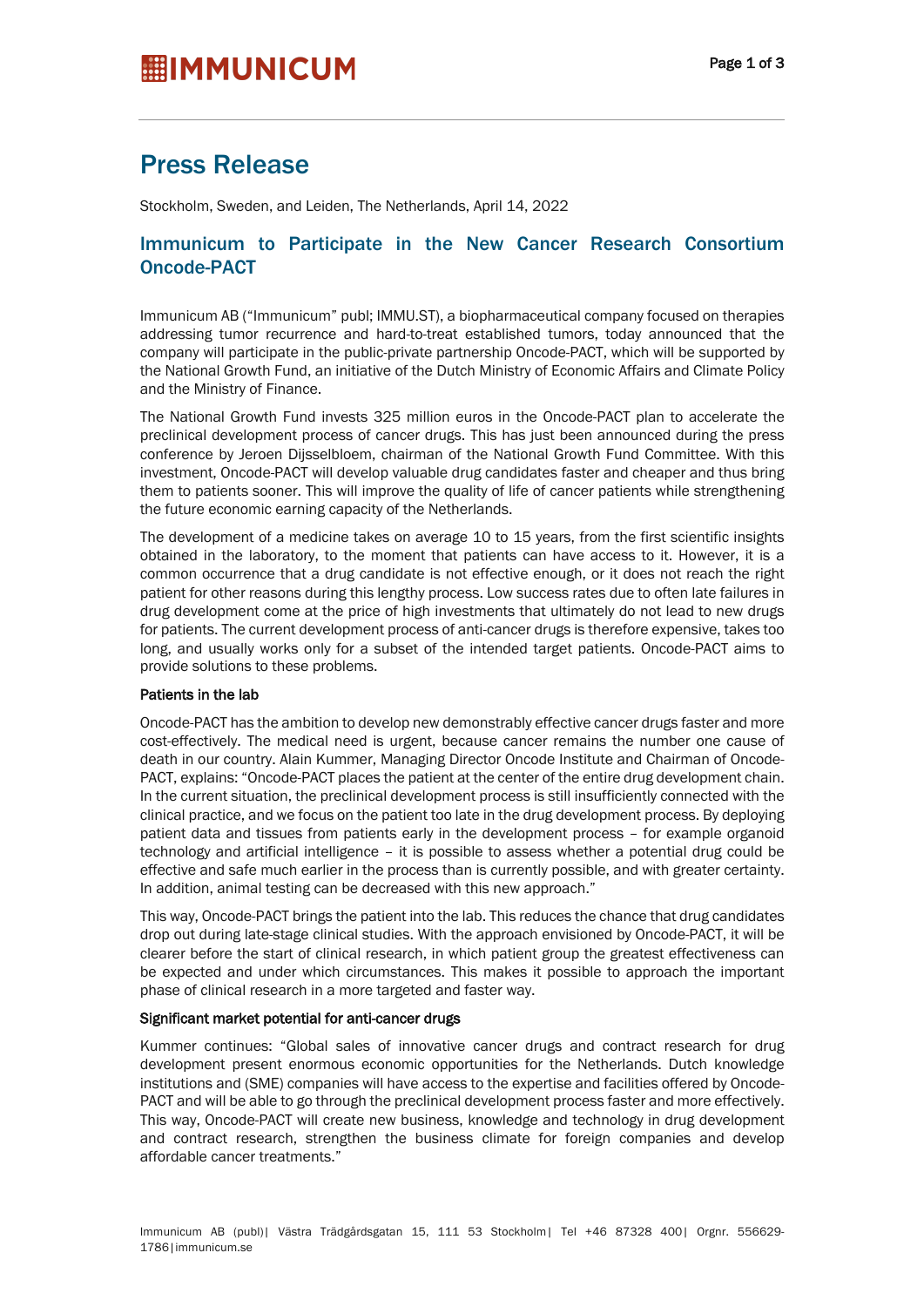# Impact on patients

The way of working within Oncode-PACT ensures that patients receive more viable treatments as early as possible. Thanks to this new way of drug development, it will be possible in the future to offer tailor-made treatment at a much earlier stage of a patient's disease and make a difference that way.

"The quality of the science captured in Oncode-PACT is clearly outstanding. We are excited and proud to be working as part of the Oncode-PACT consortium to bring breakthrough scientific discoveries from one of the world-leading biopharma ecosystems to patients faster and more efficiently," commented Erik Manting, PhD, Chief Executive Officer of Immunicum. "Within the Oncode-PACT consortium, Immunicum will continue to leverage its expertise in dendritic cell biology to design novel cancer immunotherapies, including the combination with other cell-based therapies."

#### About Oncode-PACT

Oncode-PACT is a unique national consortium of public and private partners, in which Oncode Institute is the lead party. Within Oncode-PACT, researchers, oncologists, knowledge institutes and the business community work together to develop better and affordable cancer medicines more quickly. There is close coordination with the Ministry of EZK (applicant) and the Ministry of Health, Welfare and Sport. In addition to the planned own investment by the Oncode-PACT partners, a contribution has been requested from the National Growth Fund to be able to realize the national plan. See also http://www.oncode.nl/Oncode-PACT

# About the National Growth Fund

With the National Growth Fund, the government will invest 20 billion euros between 2021 and 2025 in projects that ensure long-term structural and sustainable economic growth. It concerns projects in the field of research, development and innovation in the areas where the Netherlands has the most opportunities

All submitted projects are carefully assessed by an independent committee against specific criteria. In the event of a positive recommendation from the committee, the cabinet decides whether money will be allocated immediately or whether money will be reserved for a project. In the case of a reservation, a better substantiation will be requested, after which the project will be reassessed by the committee.

More information about the National Growth Fund and the investment proposals of projects can be found at www.nationaalgroeifonds.nl

#### FOR MORE INFORMATION, PLEASE CONTACT:

Erik Manting Chief Executive Officer E-mail: ir@immunicum.com

#### INVESTOR RELATIONS

Brendan Payne Stern Investor Relations Telephone: +1 212-698-8695 E-mail: brendan.payne@sternir.com